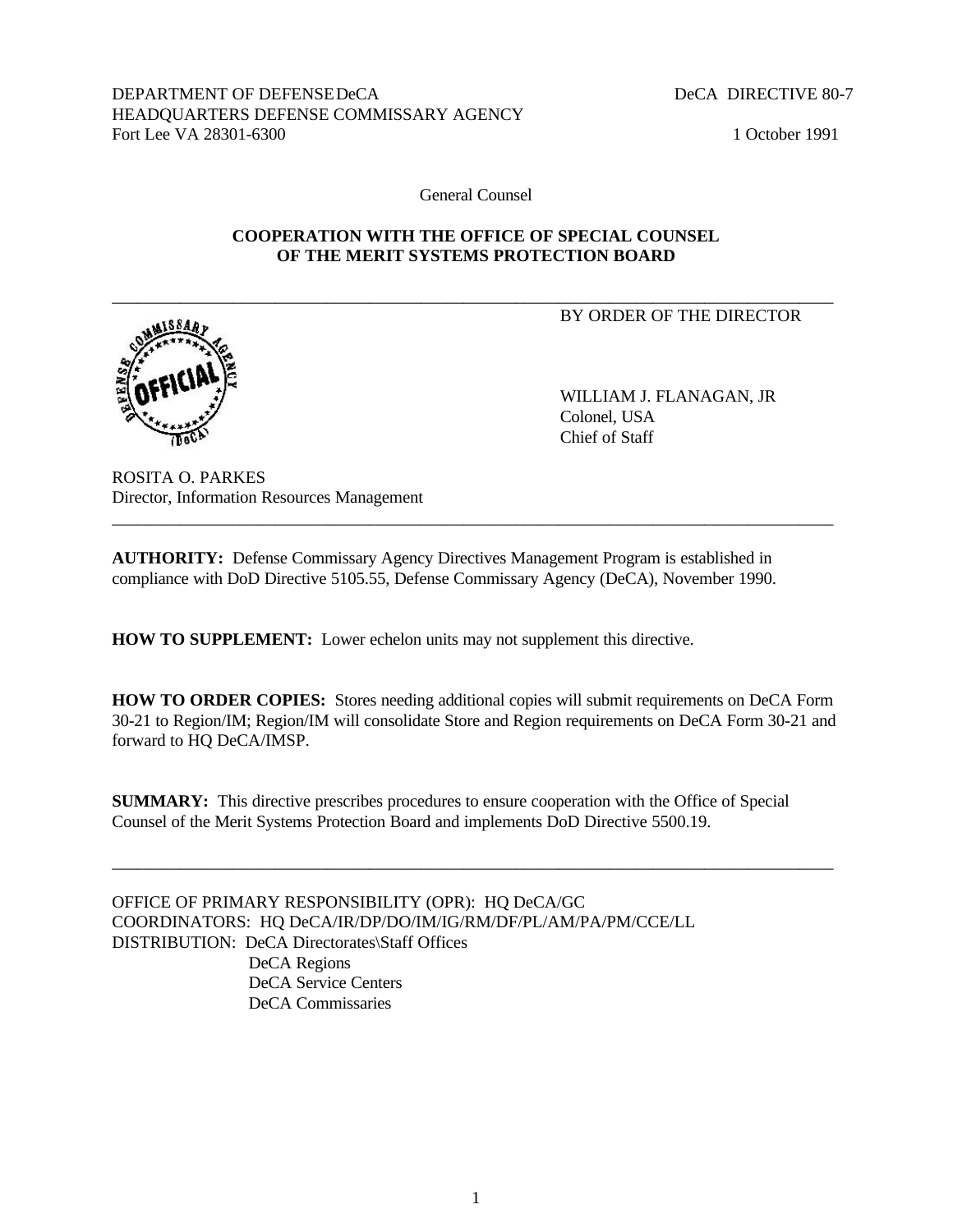# **1. PURPOSE:**

a. The Special Counsel of the Merit Systems Protection Board (MSPB) has the responsibility, under title 5, United States Code, Sections 1205, 1206, 1207, 2301, and 2302 (Civil Service Reform Act of 1978), to conduct investigations of alleged prohibited personnel practices and to ensure the investigation of other allegations of improper or illegal conduct referred to DeCA by the Office of Special Counsel (OSC) of the MSPB.

b. This DeCAD establishes policy, assigns responsibilities, and prescribes procedures to ensure cooperation with the OSC in carrying out its responsibilities under the Civil Service Reform Act of 1978.

c. This DeCAD provides internal guidance to DeCA personnel and does not establish an independent basis for any person or organization to assert a right, benefit, or privilege.

d. This DeCAD implements DoD Directive 5500.19, Cooperation with the Office of Special Counsel of the Merit System Protection Board.

e. This DeCAD is applicable to HQ DeCA and all DeCA field activities.

### **2. POLICY:**

a. General

(1) DeCA supervisory and management personnel shall comply with laws and regulations implementing established merit system principles in taking, or failing to take, all civilian personnel actions.

(2) All civilian personnel actions shall be free of any prohibited personnel practices.

(3) DeCA supervisors and managers shall take vigorous corrective action when prohibited personnel practices occur. Such corrective action may include disciplinary measures when appropriate.

b. Allegations of improper or illegal conduct which are forwarded to DeCA by the OSC pursuant to 5 U.S.C. 1206(b)(2), (b)(3), or (c)(3) shall be promptly and thoroughly investigated. The investigative report, including supporting documentation shall be forwarded to the General Counsel, DeCA.

c. When the OSC conducts an investigation into allegations of prohibited personnel practices or into other matters where the responsibility to conduct an investigation has been delegated to the OSC by law, such as the Freedom of Information Act, or the Hatch Act, close coordination between DeCA and OSC personnel will facilitate an orderly investigation by the OSC, eliminate duplication of effort, and avoid unnecessary delay in initiating, when appropriate, corrective or disciplinary action. This coordination shall be conducted with full recognition of the independent statutory basis for the OSC, and of the responsibilities of DeCA.

d. DeCA personnel shall cooperate with OSC investigations by providing appropriate assistance and information to investigators and by furnishing copies of releasable documents to OSC investigators requested under the authority of Civil Service Reform Act of 1978, 5 C.F.R. 1250, the Privacy Act, or Civil Service Rule V.

e. OSC investigative requests involving classified information shall be accorded special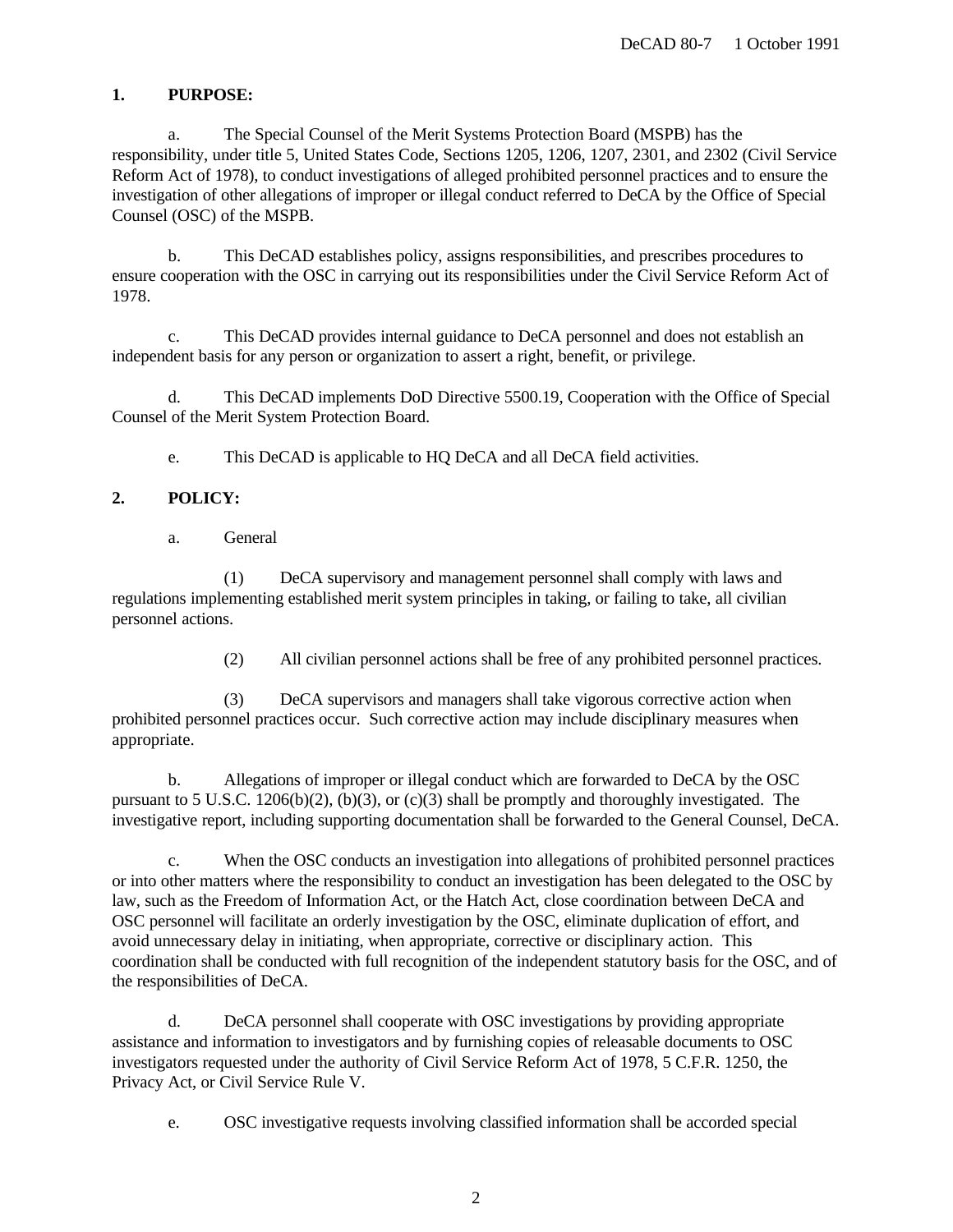attention and prompt consideration under existing administrative procedures.

f. When OSC and DeCA or a DeCA employee assigned DoD counsel are engaged in litigation, the release of information shall be accomplished in accordance with MSPB rules of discovery (5 C.F.R. 1201, Subpart B.).

### **3. DEFINITIONS:**

### a. **Improper or Illegal Conduct**.

(1) A violation of any law, rule, or regulation in connection with Government misconduct.

(2) Mismanagement, a gross waste of funds, an abuse of authority, or a substantial and specific danger to public health or safety.

### b. **Personnel Action**.

- (1) An appointment.
- (2) A promotion.
- (3) An adverse action under 5 U.S.C. 7501 et seq. or disciplinary or corrective action.
- (4) A detail, transfer, or reassignment.
- (5) A reinstatement.
- (6) A restoration.
- (7) A reemployment.
- (8) A performance evaluation under 5 U.S.C. 4301 et seq.

(9) A decision concerning pay, benefits, or awards, or concerning education or training if the education or training may reasonably be expected to lead to an appointment, promotion, performance evaluation, or other personnel action.

(10) Any other significant change in duties or responsibilities that is inconsistent with the employees' salary, or grade level.

c. **Prohibited Personnel Practice**. Action taken by an employee, who has the authority to take, direct others to take, recommend, or approve any personnel action:

(1) That discriminates for or against any employee or applicant for employment on the basis of race, color, religion, sex, national origin, age, handicapping condition, marital status, or political affiliation.

(2) To solicit or consider any recommendation or statement, oral or written, with respect to any individual who requests, or is under consideration for, any personnel action, unless the recommendation or statement is based on the personal knowledge or records of the person furnishing it, and consists of an evaluation of the work performance, ability, aptitude, or general qualifications of the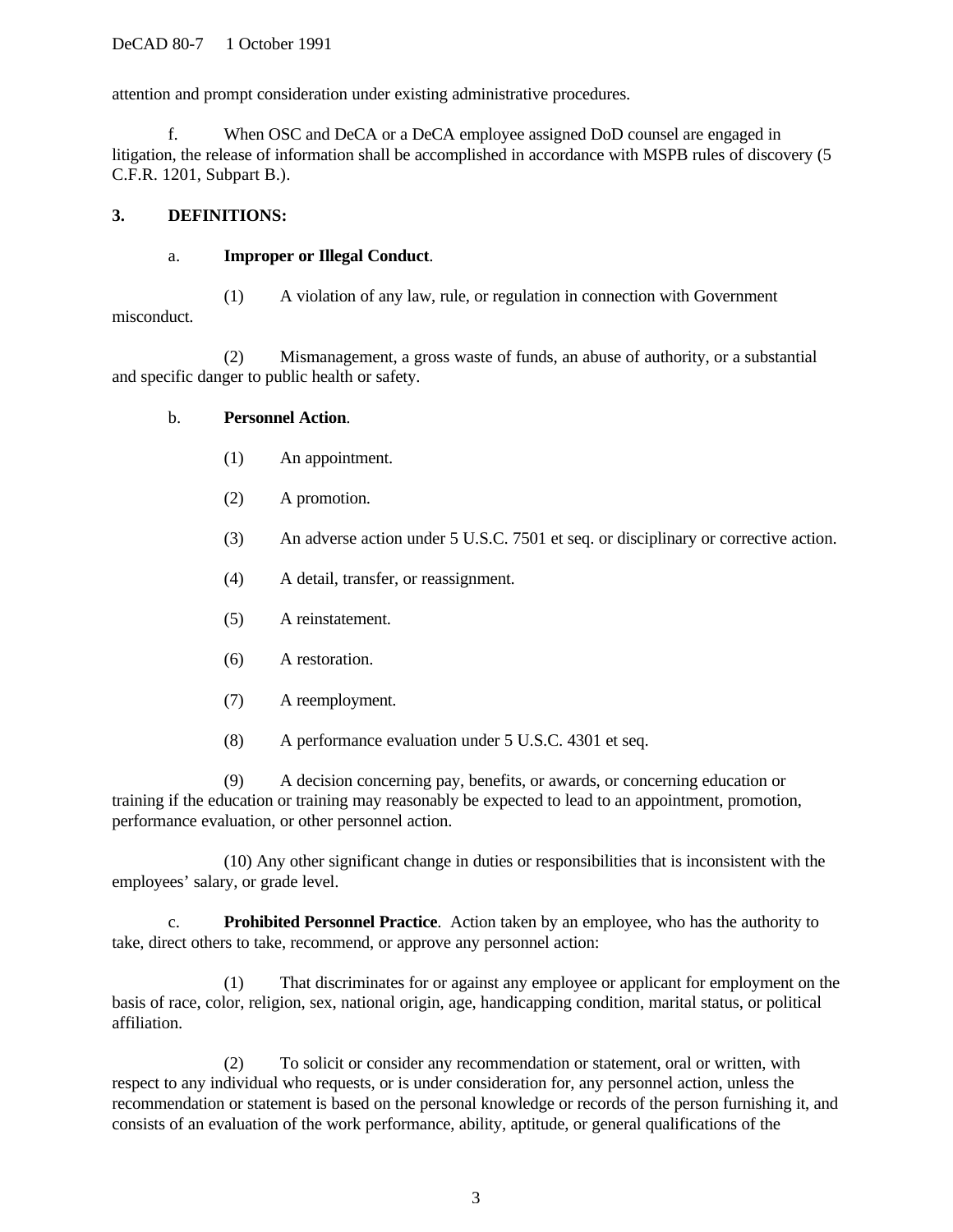individual, or an evaluation of the character, loyalty, or suitability of such individual.

(3) To coerce the political activity of any person (including the providing of any political contribution or service), or take any action against any employee or applicant for employment as a reprisal for the refusal of any person to engage in such political activity.

(4) To deceive or willfully obstruct any person with respect to such person's right to compete for employment.

(5) To influence any person to withdraw from competition for any position for the purpose of improving or injuring the prospects of any other person for employment.

(6) To grant any preference or advantage not authorized by law, rule, or regulation to any employee or applicant for employment (including defining the scope or manner of competition or the requirements for any position) for the purpose of improving or injuring the prospects of any particular person for employment.

(7) To appoint, employ, promote, advance or advocate for appointment, employment, promotion, or advancement, in or to a civilian position any individual who is a relative (as defined in, 5 U.S.C. 3110) of the employee if the position is in the agency in which the employee is serving as a public official (as defined in 5 U.S.C. 3110) or over which the employee exercises jurisdiction or control as an official.

(8) To take or fail to take any personnel action with respect to any employee or applicant for employment as a reprisal for being a whistleblower (defined below).

To take or fail to take any personnel action with respect to any employee or applicant for employment as a reprisal for the exercise of any appeal rights granted by law, rule, or regulation.

(10) To discriminate for or against any employee or applicant for employment on the basis of conduct that does not adversely affect the performance of the employee or applicant or the performance of others.

(11) To take or fail to take any personnel action if the taking or, or failure to take, such action violates any law, rule, or regulation implementing or directly concerning, the merit system principles contained in 5 U.S.C. 2301.

d. **Whistleblower**. A present or former Federal employee or applicant for Federal employment who discloses information he or she reasonably believes evidences:

- (1) A violation of any law, rule, or regulation.
- (2) Mismanagement, a gross waste of funds, or an abuse of authority.

(3) A substantial or specific danger to public safety. Such disclosure qualifies if it is not specifically prohibited by statute and if such information is not specifically required by Executive Order to be kept secret in the interest national defense or the conduct of foreign affairs. Where the information disclosed affects only the personal situation of the complainant, it is generally to be regarded as an allegation of a prohibited personnel practice or violation of other civil service law, rule or regulation, and the complainant will not be considered a whistleblower.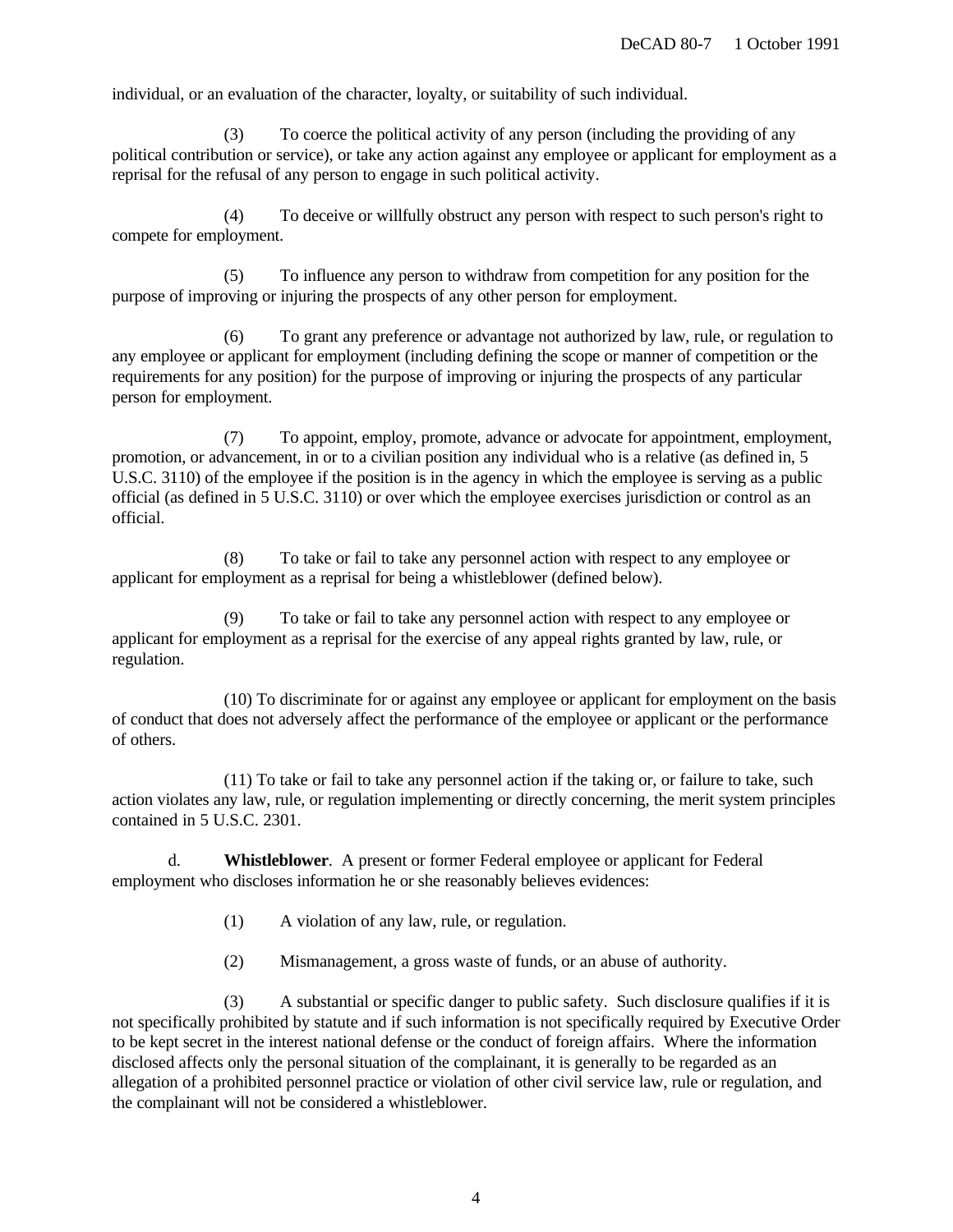DeCAD 80-7 1 October 1991

### **4. RESPONSIBILITIES:**

a. HQ DeCA.

(1) The Director, DeCA or Deputy Director, DeCA will approve/disapprove investigative reports pertaining to allegations of improper or illegal conduct which are forwarded to DeCA by the OSC pursuant to 5 U.S.C.  $1206(b)(2)$ , (b)(3), or (c)(3).

(2) The Director, Personnel ensures that information concerning members of the Armed Forces who are found by DeCA to have committed a prohibited personnel practice or other violation of this DeCAD in the exercise of authority over civilian personnel, is referred to the appropriate Military Department.

(3) The General Counsel, DeCA will:

(a) Serve as the Senior Management Official as required by Directive 5500.19, in matters concerning allegations by the OSC of prohibited personnel practices or other illegal or improper acts in the DeCA. As the Senior Management Official, the General Counsel will:

1 Provide for the investigation, monitor ongoing investigations, receive, and review, investigative reports pertaining to allegations of improper or illegal conduct which are forwarded to DeCA by the OSC pursuant to 5 U.S.C  $1206(b)(2)$ ,  $(b)(3)$ , or  $(c)(3)$ .

2 Serve as the DeCA point of contact in providing assistance to the OSC in conducting investigations of alleged prohibited activities prior to the designation of legal counsel.

3 Refer recommendations by the OSC for corrective action to the appropriate DeCA officials.

4 Seek OSC approval of proposed disciplinary action against a DeCA employee for an alleged prohibited personnel practice, or illegal or improper conduct under investigation by the OSC when it is determined by appropriate DeCA officials that such discipline is warranted.

5 Ensure that any corrective or disciplinary action considered appropriate because of facts disclosed during an OSC investigation is accomplished in a timely manner.

6 Determine to the extent practicable, whether an investigation is being or has been, conducted that replicates in whole or in part the proposed or incomplete investigation by the OSC, and convey that information to the OSC, whenever this might avoid redundant investigative effort.

7 Inform the Inspector General, DoD of any OSC investigation of an alleged prohibited personnel practice that is being identified as having resulted from a whistleblower complaint or involves an allegation of otherwise illegal or improper conduct.

Provide a copy of each allegation of improper or illegal conduct which is forwarded to DeCA by the OSC the pursuant to 5 U.S.C.  $1206(b)(2)$ ,  $(b)(3)$ , or  $(c)(3)$  to the Inspector General, DoD.

(b) Provide legal advice and services on all issues concerning cooperation with the OSC.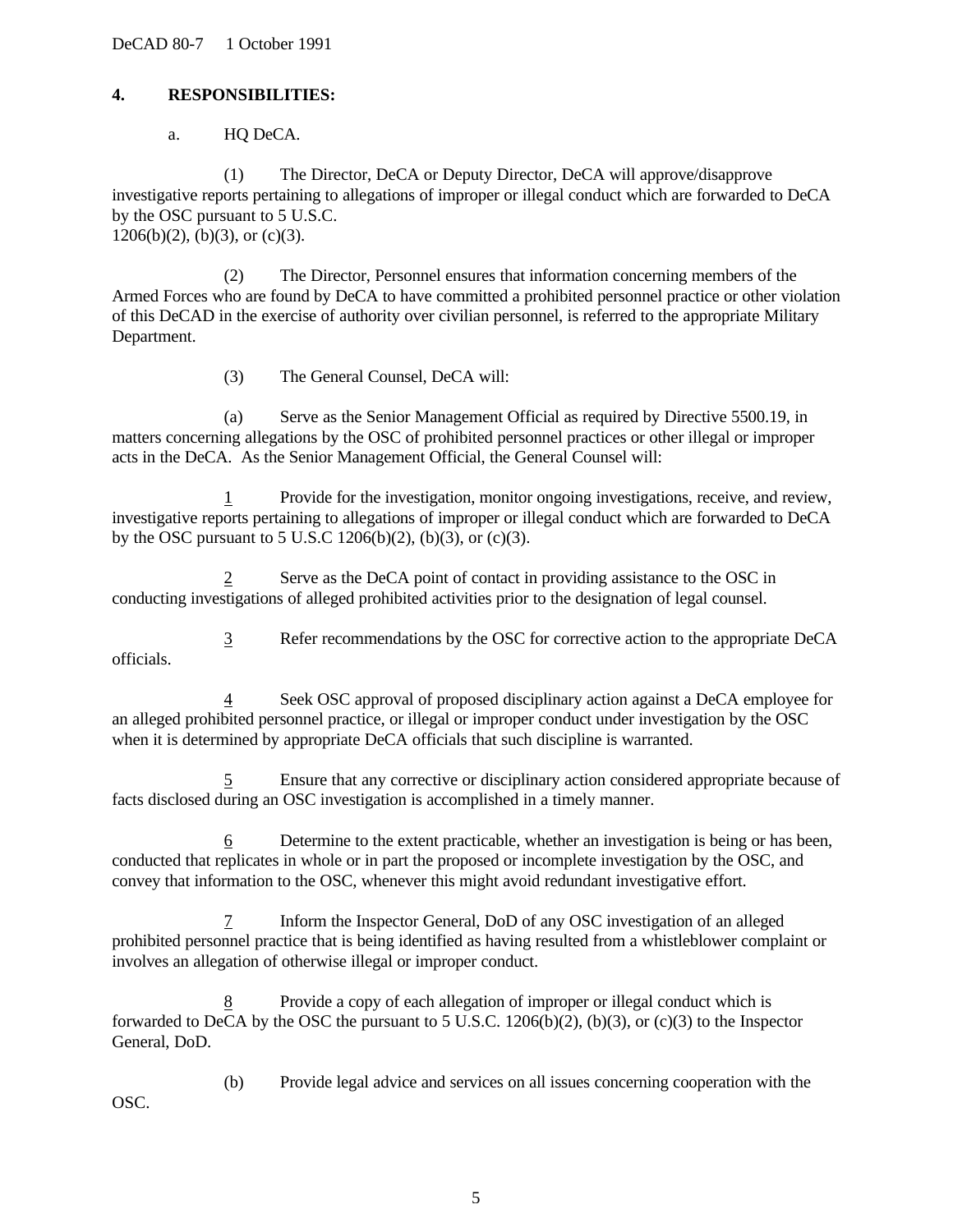(c) Ensure that appropriate HQ DeCA personnel are fully apprised of the nature and basis for an OSC investigation, as well as the rights and duties of DeCA personnel in regard to such investigations as set forth in paragraph 5b below.

(d) Assign DeCA legal counsel, or obtain legal counsel from another DoD component, to represent a DeCA employee suspected or accused by the OSC of committing a prohibited personnel practice or an illegal or improper act when the act(s) complained of was within the scope of the employee's official responsibility and such representation is in the best interests of DeCA.

(e) In unusual situations, ensure that a member of the private bar is engaged to represent a DeCA employee where the use of DeCA or DoD legal counsel would be inappropriate, provided that the conditions in subparagraph (3)(d) above are satisfied. The engagement of members of the private bar to serve as legal representatives requires the approval of the General Counsel, DoD.

(f) Assign DeCA legal counsel to seek intervention in an MSPB proceeding resulting from charges against a DeCA employee under the Civil Service Reform Act of 1978 for purposes of representing the interests of DeCA.

(g) Review, and when appropriate refer to the General Counsel, DoD requests for the assistance of the Department of Justice in representing DeCA employees or in obtaining judicial review of an order by the MSPB.

b. Regional and Service Center Directors/ Commanders will:

(1) Designate an individual at the Region or Center and where desirable, at other subordinate activities to serve as liaison officer for any OSC investigator who may initiate an investigation.

(2) Provide the names and activities of the liaison officers to the General Counsel,

DeCA.

(3) Establish procedures to ensure that the General Counsel, DeCA is notified of all OSC investigations.

c. The Liaison Officer will:

(1) Assist the OSC investigator.

(2) Ensure that all OSC requests for documents are in writing.

(3) Process all OSC requests for documents as well as all requests for interviews of DeCA employees.

## **5. PROCEDURES:**

a. Obtaining Legal Representation.

(1) A DeCA employee or member of the Armed Forces assigned to DeCA asked to provide information (testimonial or documentary) to the OSC in the course of an investigation by that office may obtain legal advice from DeCA attorneys on that employee's or member's rights/obligations. This includes assistance at any interviews with OSC investigators. However, the attorney-client relationship shall not be established unless the employee is suspected or accused by the OSC of committing a prohibited personnel practice or other illegal or improper act and has been assigned legal representation.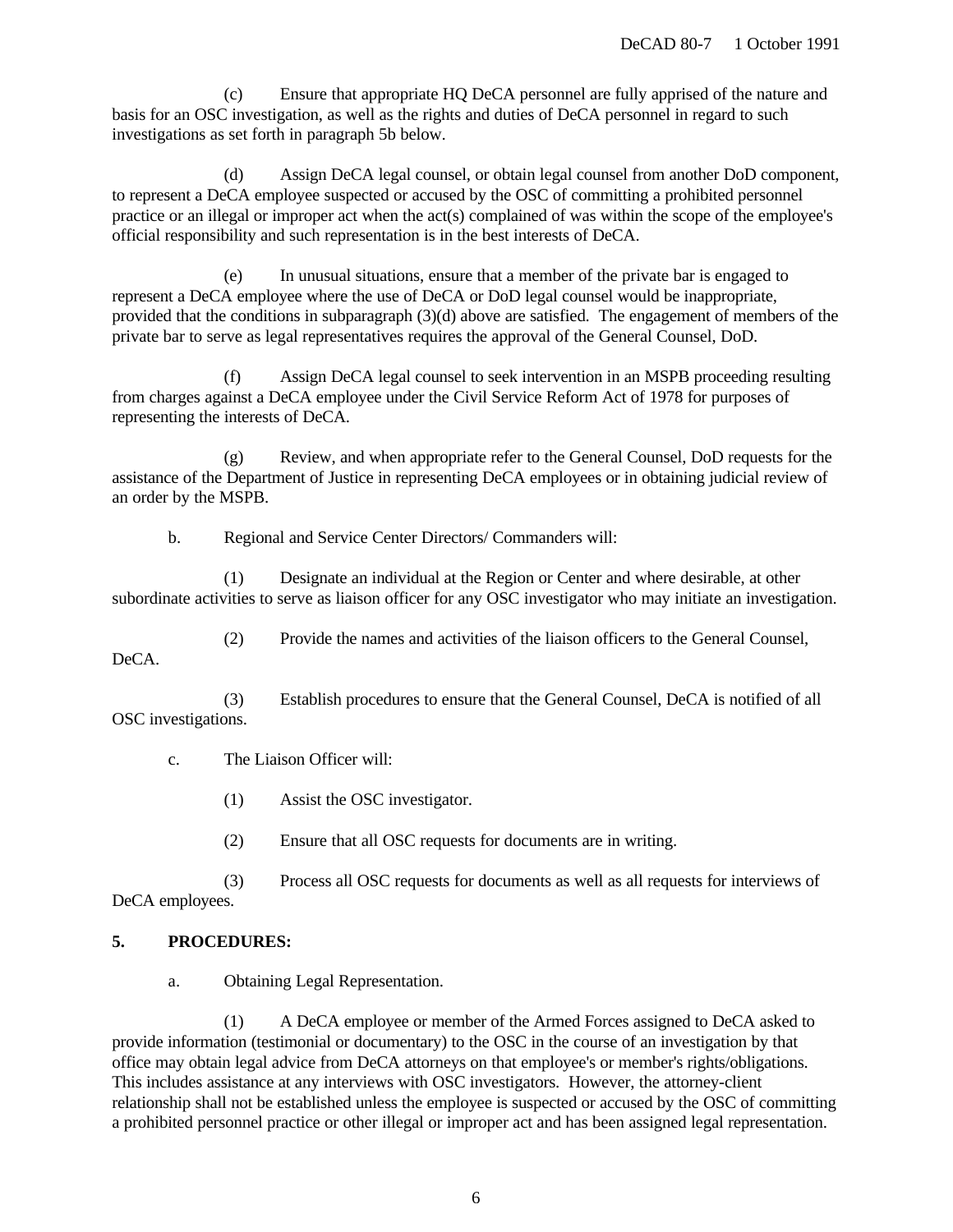(2) A DeCA employee who believes that he or she has been accused by the OSC of committing a prohibited personnel practice or other legal or improper act may obtain legal representation under the conditions prescribed in paragraph 4a(3) of this DeCAD, except as provided in subparagraph 7 below. The attorney assigned shall be a military member or employee from outside DeCA whenever an attorney from DeCA is likely to face a conflict between his or her ethical obligation to the employee client and that to DeCA, and in any case where the suspected or accused employee has requested representation from another DoD Component. Outside legal counsel may be retained by DeCA on behalf of the employee only under unusual circumstances and only with the approval of the General Counsel, DoD.

(3) The General Counsel, DeCA shall determine whether a conflict is likely to occur if a DeCA attorney is assigned to represent the employee and, in that case or in a case in which the suspected or accused employee has requested representation from another DoD Component, shall seek the assistance of another General Counsel in obtaining representation from outside DeCA.

(4) To obtain legal representation, the employee must:

(a) Request legal representation, in writing, together with all process and pleadings served, and explain the circumstances that justify DeCA legal representation or assistance.

(b) Indicate whether he or she has retained legal counsel from outside the Department of Defense.

(c) Obtain written certification from his or her supervisor that the employee was acting within the scope of his or her official duties, and that no adverse or disciplinary action against the employee for the conduct being investigated by the OSC has been initiated by DeCA.

(5) Employee requests for legal representation must be approved by the General Counsel, DeCA.

(6) The conditions of legal representation must be explained to the accused employee in writing and accepted in writing by that employee.

(7) DoD resources may not be used to provide legal representation for an employee with respect to a DeCA disciplinary action against the employee for committing or participating in a prohibited personnel practice or for engaging in illegal or improper conduct, regardless of whether that participation or conduct is also the basis for the disciplinary action proposed by the OSC.

(8) After approval of an employee's request, a DoD attorney shall be assigned (or, in unusual circumstances, outside counsel retained) as the employee's representative in matters pending before the OSC or MSPB. This approval may be limited to representing the employee only with respect to some of the pending matters if other specific matters of concern to the OSC or MSPB do not satisfy the requirements of this DeCAD.

An Attorney-client relationship shall be established and continued between the suspected or accused employee and assigned DoD counsel.

(10) In representing a DeCA employee under this DeCAD, a DoD attorney designated counsel for the employee shall act as a vigorous advocate of the employee's individual legal interests before the OSC or MSPB; the attorney's professional responsibility to the Department of Defense and his or her employing DoD Component will be satisfied by fulfilling this responsibility to the employee. Legal representation may be terminated only with the approval of the General Counsel who authorized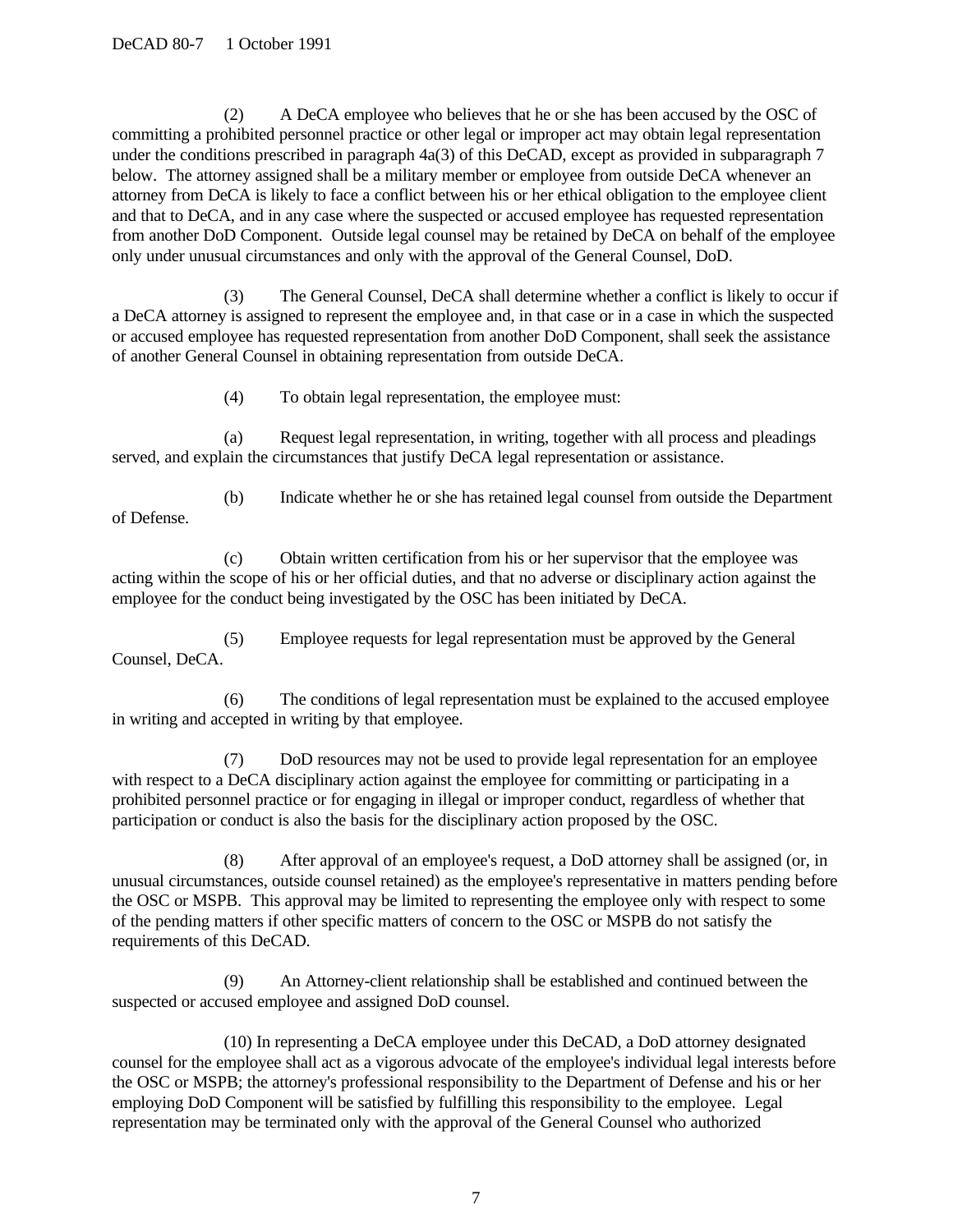representation, and normally only on the basis of information not available at the time the attorney was assigned.

(11) The attorney-client relationship may be terminated if the assigned DoD counsel for the employee determines, with the approval of the General Counsel who authorized representation, that:

(a) The employee was acting outside the scope of his or her official duties when engaging in the conduct that is the basis for the OSC investigation or charge.

(b) Termination of the professional representation is not in violation of the rules of professional conduct of the assigned counsel.

(12) The DoD attorney designated counsel may request relief from the duties of representation or counseling without being required to furnish explanatory information that might compromise the assurance to the client of confidentiality.

(13) This DeCAD authorizes cognizant DeCA officials to approve a represented employee's request for travel, per diem, witness appearances, or other support necessary to ensure effective legal representation of the employee by the designated counsel.

b. Employee Rights and Responsibilities.

(1) An employee's participation in OSC investigations, MSPB, hearings, and other related proceedings shall be considered official business for time and attendance requirements and similar purposes.

(2) An employee may have a representative of the recognized local union present at any initial discussions between the employee and the DeCA legal advisor for the purpose or clarifying or explaining the employee's rights and responsibilities.

(3) The following advice to employees questioned during the course of an OSC investigation may be appropriate in response to the most frequent inquiries:

(a) An employee may decline to provide a "yes" or "no" answer in favor of a more qualified answer when this is necessary to ensure accuracy in responding to an OSC interviewer's questions.

(b) Requests for clarification of both questions and answers are appropriate to avoid misinterpretation.

(c) Means to ensure verification of an interview by OSC investigators are appropriate, whether the employee is or is not accompanied by a legal representative. Tape recorders may only be used for this purpose when:

1 The recorder is used in full view.

- 2 All attendees are informed.
- 3 The OSC interrogator agrees to the tape recording of the proceeding.

(d) Any errors that appear in a written summary of an interview prepared by the interviewer should be corrected before the employee signs the statement. The employee is not required to sign any written summary that is not completely accurate. An employee may make a copy of the summary